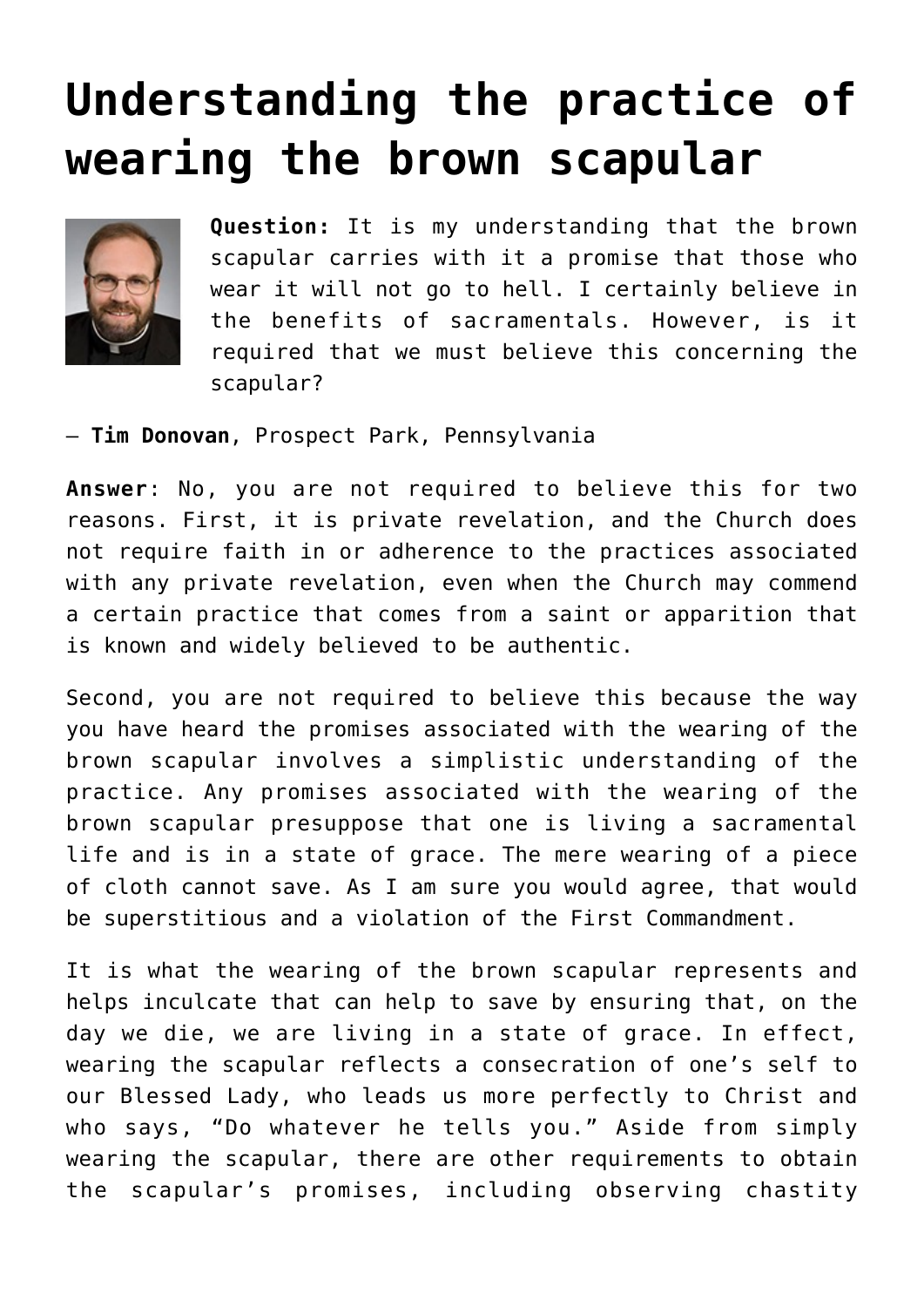according to one's state in life and reciting the Divine Office daily, or alternately, the daily recitation of the Rosary and the observance of the ordinary fasts of the liturgical year, along with abstaining from meat on Wednesdays and Saturdays.

At its heart, the brown scapular invites us to live a life that reflects what Carmelite spirituality teaches: a deep union with Our Lord through the prayers and intercession of Our Lady. To the degree that we do this, the scapular has a saving meaning. But the mere wearing of it without the life it reflects is of no avail.

## **Glory Be**

**Question:** I was wondering why the Glory Be in the breviary is different from the more common version. The breviary version confuses a lot of people.

— **David Griener** via email

**Answer:** The breviary (also known as the Liturgy of the Hours) was revised by Rome in 1970. Strangely, the English translation of the conclusion of the Glory Be was different from the one most commonly known: "Is now, and ever shall be, world without end" became, "Is now and will be forever." Exactly why this was done is not clear. And it does confuse people.

To be fair, the Latin of the Glory Be's final phrase is difficult to translate well into smooth English. The Latin ending is, *sicut erat in principio, et nunc, et semper, et in saecula saeculorum.* A literal rendering is "as it was in the beginning, and is now, and always, and unto ages of ages." "Unto the ages of ages" is a way of saying, "for a very long time," or more simply, "forever." So even the traditional "world without end" is not exactly what the Latin says, but it is close enough and familiar.